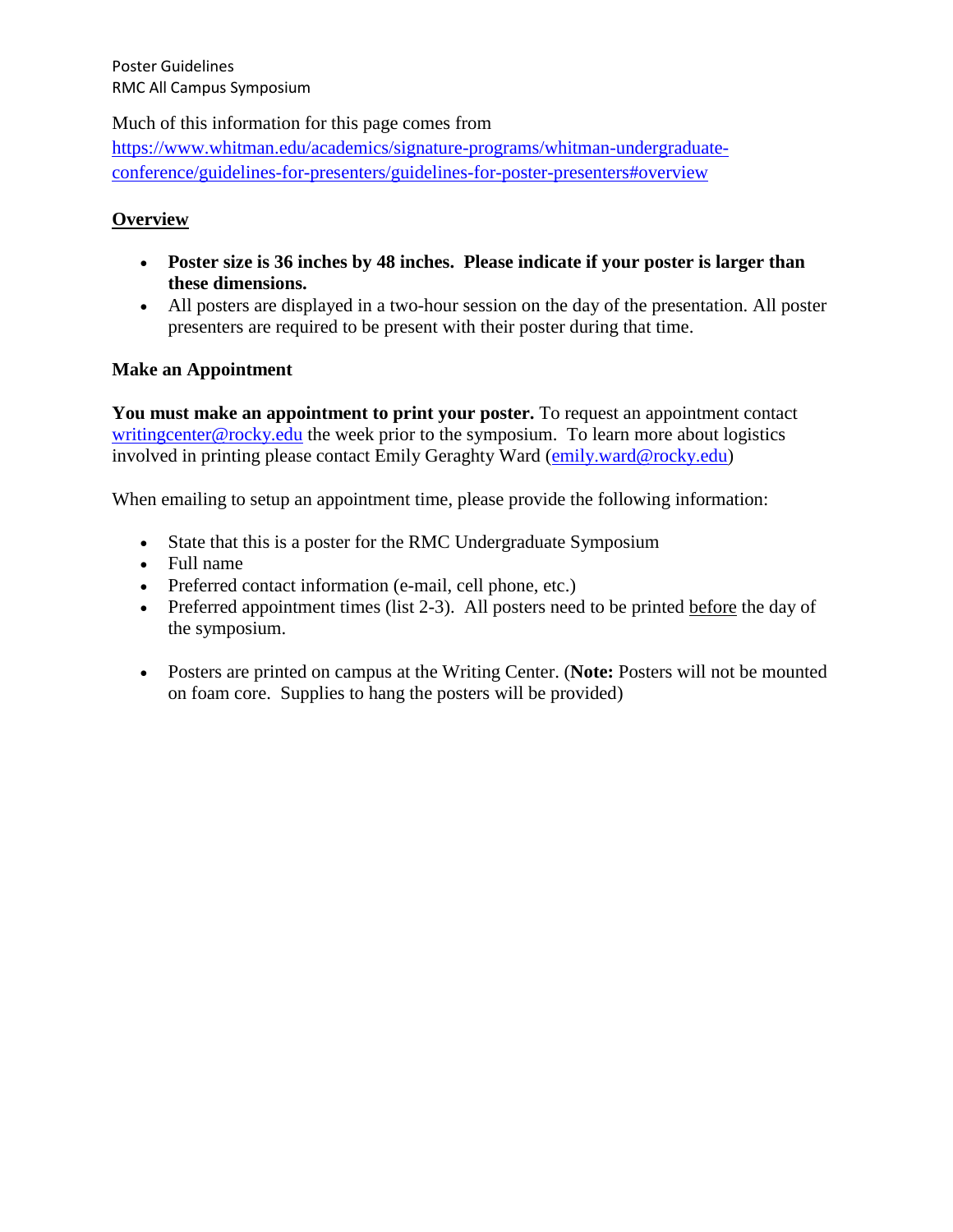# **STEP 1: DESIGN YOUR POSTER**

### **Software**

Please design the poster using Microsoft PowerPoint or Google Slides. The instructions below are written for PowerPoint which is found on all campus lab computers. If using PowerPoint, please save your files in both pptx and pdf file formats. If you are using Google Slides, please save your file as a pdf. Do not switch from PC to Mac, or ppt to pptx; stay with one format the entire time.

# **Design Templates**

If you need help getting started with poster design, you can view templates available on the symposium website. The templates are in ppt format.

The template can be customized, but it will give you a structure with which to begin. If you are new to posters, a template is highly recommended. Your poster will still be distinctive. You can easily change the color scheme, layout, and fonts within the template. The template is set up so you replace the text and image placeholders with your own information. They use default fonts and layouts that give a pleasant finished product, with or without customizing.

If you start from scratch, any of the tutorials on the following websites are highly recommended. The most important element is size. The maximum size when designing from scratch in PowerPoint is 36 inches by 48 inches. The poster will be designed in landscape view so that it is 36 inches high by 48 inches wide.

To use a template, click on the image to download it to your computer. It will be a PowerPoint file. Name and save it on your computer.

The file will be a single PowerPoint slide with boxes of text and image placeholders.

**RESIZE THE TEMPLATE.** In PowerPoint, select the "Design" tab and look for "Slide Size" on the right side of the screen. Select "Custom size" and enter the height (36 inches) and width (48 inches) of your poster.

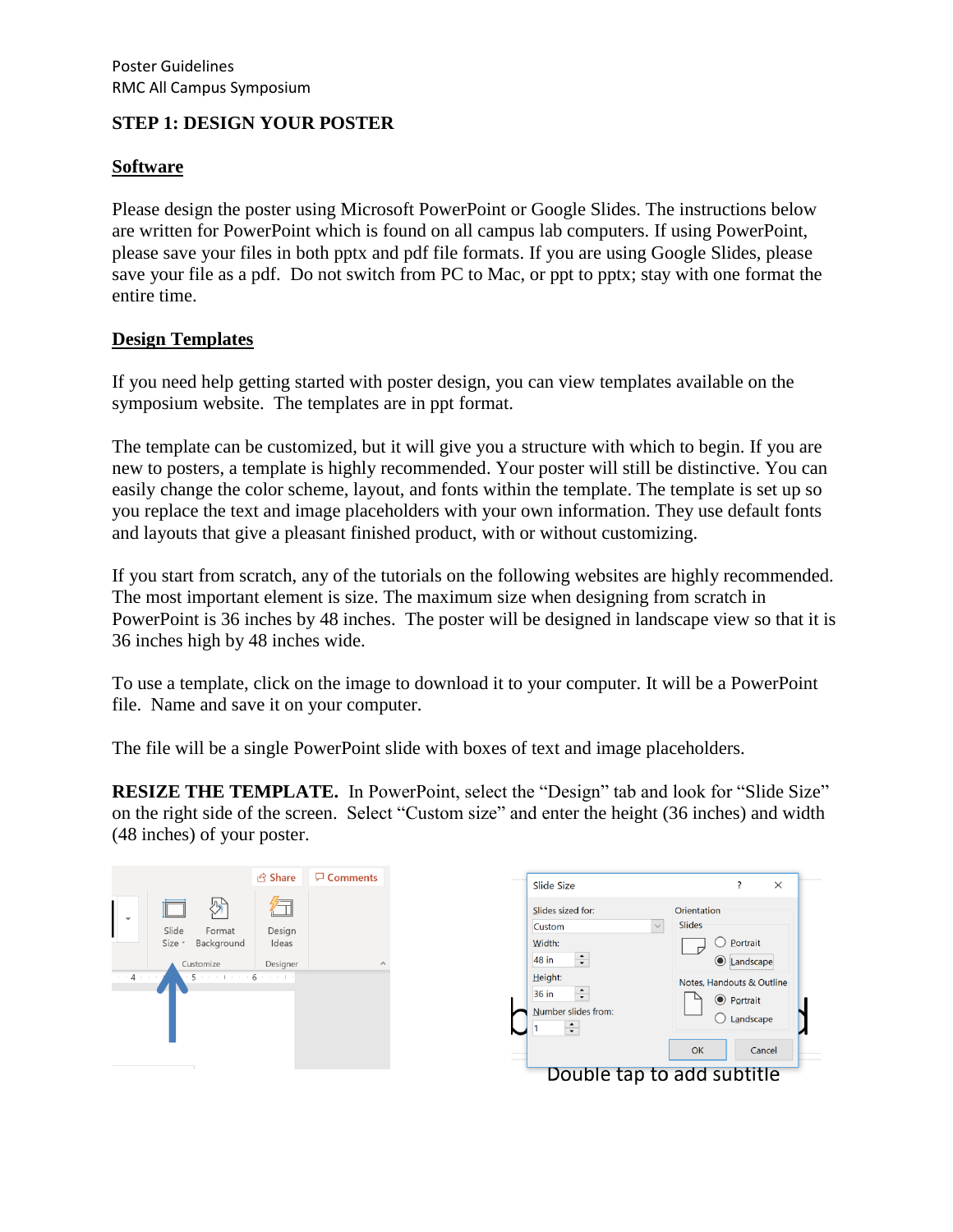Poster Guidelines RMC All Campus Symposium

**EDIT THE TEMPLATE.** Simply replace the text and placeholders with your own text and images. Click on the background to change its color. Read the rest of the tutorial here before you begin.

# **Poster Design Tutorials**

# **General design guidelines**

- <http://www.personal.psu.edu/drs18/postershow/>
- <https://projects.ncsu.edu/project/posters/>

# **For research posters specifically**

- Research posters:
	- o <http://www.utexas.edu/ugs/our/poster>
- Science posters:
	- o <http://www.makesigns.com/tutorials/scientific-poster-parts.aspx>
	- o <https://colinpurrington.com/tips/poster-design>
- Arts and humanities posters:
	- o [https://www.york.ac.uk/hrc/postgraduate/opportunities/poster-competition/design](https://www.york.ac.uk/hrc/postgraduate/opportunities/poster-competition/design-tips/)[tips/](https://www.york.ac.uk/hrc/postgraduate/opportunities/poster-competition/design-tips/)
	- o <http://digitalhumanities.berkeley.edu/resources/creating-and-printing-posters>

# **Design and Layout**

# **Sections**

There are no hard and fast rules for the sections in a poster. Here is a suggested list for sections:

- Title (with authors and affiliations)
- Introduction / Objectives / Aims / Problem / Goal
- Methods
- Data/Results (for research posters)
- Conclusion
- References
- Acknowledgements

# **Organization**

Look at examples. (Search "scientific poster examples" on the Internet.) Note that poster content is always arranged in columns on an invisible grid. Draw a storyboard; sketch out a possible arrangement of the sections, showing boxes for titles, text and graphics.

For research posters, put your research objective (the Big Question) in a prominent place. Usually that's the upper left of a poster, where a reader's eyes will land first.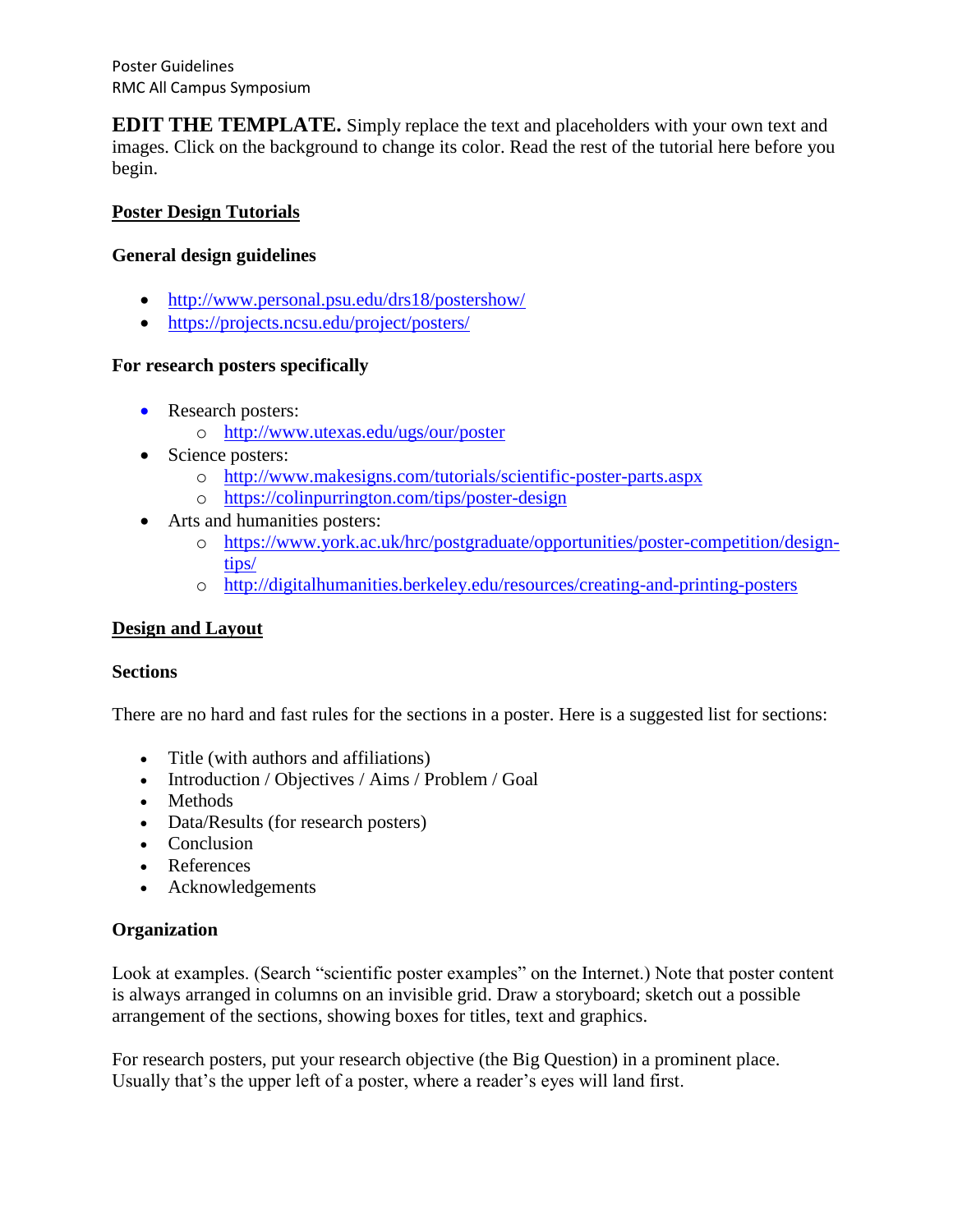Poster Guidelines RMC All Campus Symposium

Use graphics to convey most information. If you can't explain your research graphically, you don't have a poster. Keep text to a minimum. A typical poster contains about 1,000 words, or 250 per section. Let the graphics do the talking. Captions must convey much information. Give graphs titles that explain what the viewer should understand from the graph.

Keep all elements of a section close to one another, and place captions close to their graphics. Leave space between sections so that the viewer can make sense of the graphics and their corresponding captions.

# **Fonts**

Your poster will be viewed from a range of 4-15 feet. Titles have to be large enough to be read from 10-15 feet. Captions should be clear at 4 feet. One design guideline that has been shown to be effective is a sans-serif font for titles and headings, and serif fonts for text and captions. Use the same sans-serif font for titles and headings, and use the same serif font for text and captions. Text should be justified (aligned) left. Use italics or bold for emphasis. Do not underline or use all caps.

A suggestion for effective font choices and sizes:

Title  $= 100$  pt bold sans serif font (Ariel) Section Headings  $= 48$  pt bold sans serif font (Ariel) Body Text  $= 28$  pt serif font (Times New Roman)  $C$ aptions = 24pt serif font (Times New Roman)

# **Color**

Dark text on a light background is easiest to read. If you have a very dark background, use large, bold white text. Be very careful about this option because the text will look much less defined in the printed version than when viewed on a computer. Avoid color-on-color, especially bright hues. Keep backgrounds simple. If you want to use a photo, choose "Watermark" to make it light and unobtrusive. Choose a simple color scheme with only two or three related colors. Change colors on graphs and figures so they complement the background color.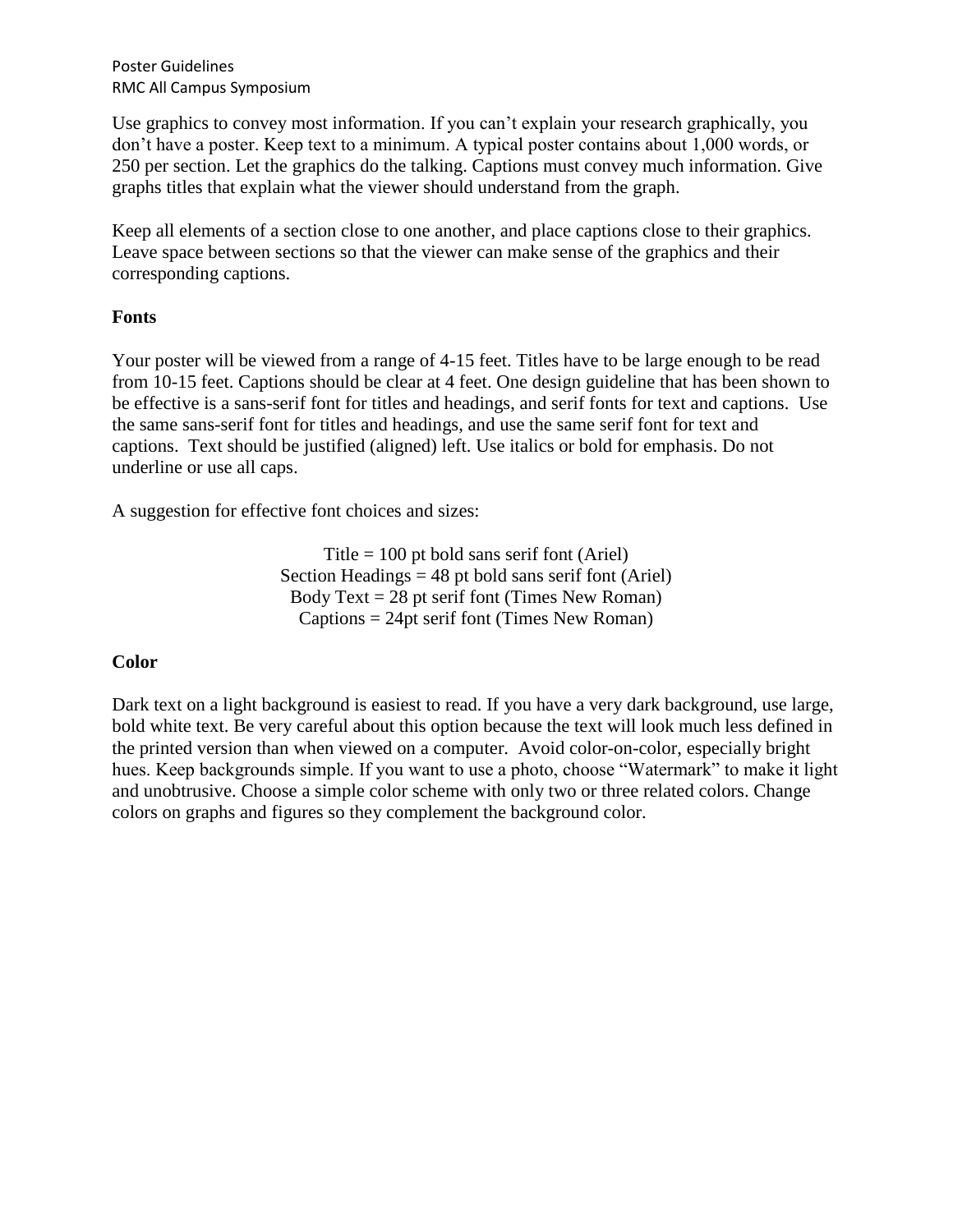# **STEP 2: WRITING UP THE SECTIONS (Specific to research posters)**

# **Title**

Keep the title poster to fewer than 12 words. Put important words first. Leave out unnecessary words. For example, "Investigation of Threshold Characteristics of Materials Fracture Under Impact Loads Produced by Pulsed Magnetic Fields" can be shortened to "Threshold Fractures Produced by Pulsed Magnetic Fields." Keep your title formal; be wary of making claims that the data doesn't support. It is customary in the title section to put a logo from your institution and any other institution where you did work; the conference at which the poster is presented; and any sponsoring agency. Full names of the authors and their affiliated institutions are listed directly below the title.

# **Objective / Introduction**

Give context for your work by stating what's already known about the topic. Then show how your question fits into that framework and seeks to expand or explain some aspect of it.

# **Methods Section**

Keep the methods section minimal. Consider using a graphic of the steps or making a bulleted list.

#### **Data/Results Section**

Organize the data. A table is much better than a list, but use a bulleted list if appropriate. Don't forget to put units on everything. Results sections typically have very little text.

#### **Conclusions Section**

Explicitly state what you found in your research. Note its significance. Focus on the big picture. Directly address the question you proposed in the introduction, using the same terminology and phrasing. Graphs work particularly well here. Recommend how your results might be used, and explain how they've added to the knowledge base in your field. Indicate how how they answer a vexing problem; evaluate how well the results answered your question; show how they lead to other areas of study; give an idea of what new questions they open up. Never indicate that further study is required unless you have a specific plan for the next step.

# **References Section**

Keep your list of references short (three to five entries). Use small type (16 pt.) if the list must be long. Use whatever style guide your field normally uses for references. (Check with your adviser for a journal as an example.)

# **Acknowledgments Section**

Acknowledge the people who contributed directly to the work. Thank your adviser. Acknowledge any funding you received. If you worked off-campus, acknowledge that group. Keep the section to 50 words.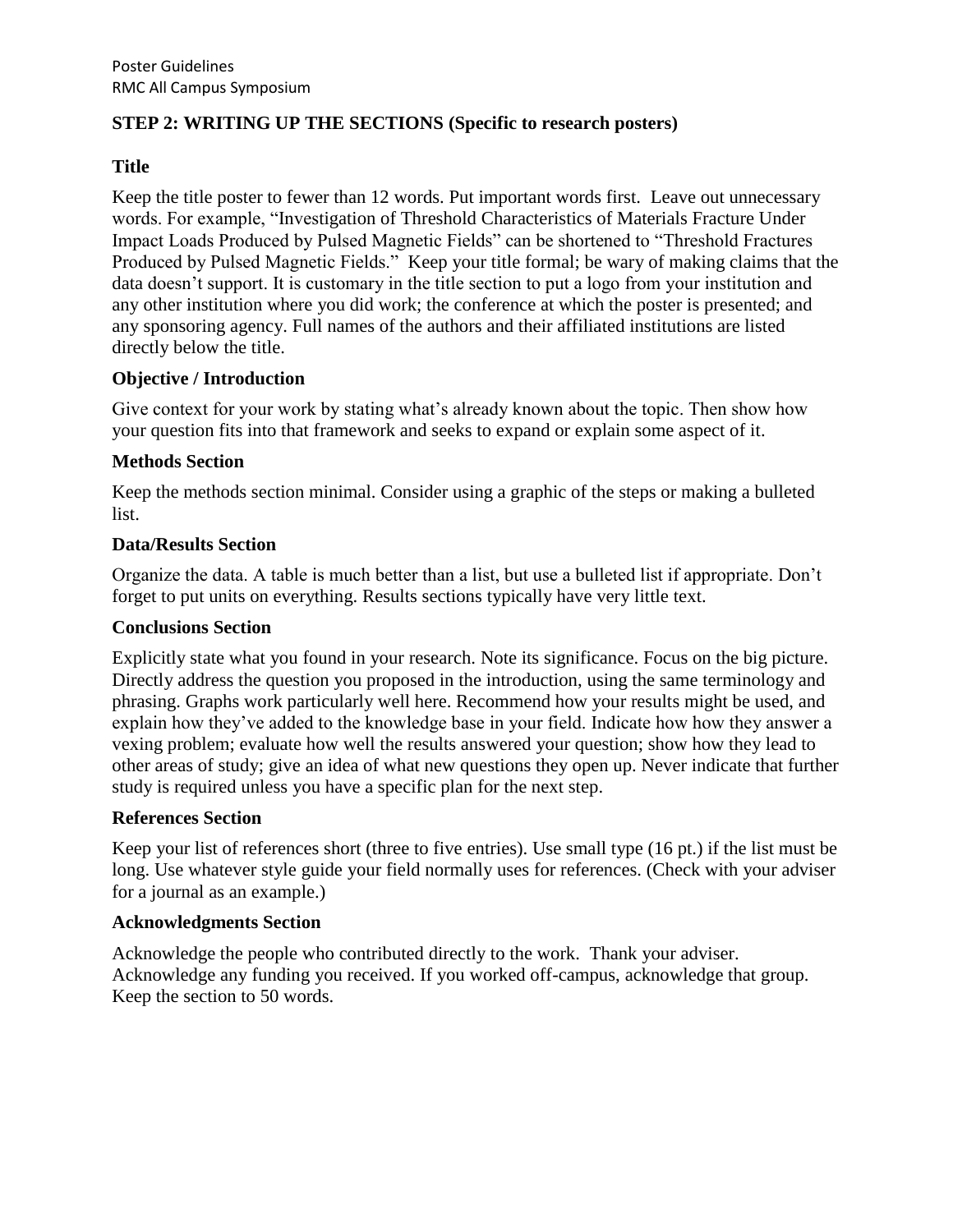## **STEP 3: PRINT YOUR POSTER**

#### **Preview of Poster Layout**

Use the view-zoom button in PowerPoint to look at specific elements. To see the entire poster, click "Print" to see a copy on 8.5" x 11" paper. The image will be small, but it will give an idea of the overall design and balance of the poster.

#### **How to Print Your Poster**

Your poster will be printed on campus on the plotter printer which is located in the Writing Center.

#### **Transporting the File**

Bring your poster file on a USB flash drive. **Save the poster in both ".pptx" and ".pdf"** format. You'll take the poster home with you, rolled up with a rubber band . If you have a poster tube, bring it.

#### **Colors**

The printed image will not match the exact color seen on your computer screen. Inks and lights do not give the same colors. Purples will be darker, for example, and light letters on a dark background may be harder to read.

#### **Make an Appointment**

**You must make an appointment to print your poster.** Posters are printed on campus at the Writing Center. To request an appointment contact [writingcenter@rocky.edu](mailto:writingcenter@rocky.edu) the week prior to the symposium. To learn more about logistics involved in printing please contact Emily Geraghty Ward [\(emily.ward@rocky.edu\)](mailto:emily.ward@rocky.edu)

When emailing to setup an appointment time, please provide the following information:

- State that this is a poster for the RMC Undergraduate Symposium
- Full name
- Preferred contact information (e-mail, cell phone, etc.)
- Preferred appointment times (list 2-3). All posters need to be printed before the day of the symposium.